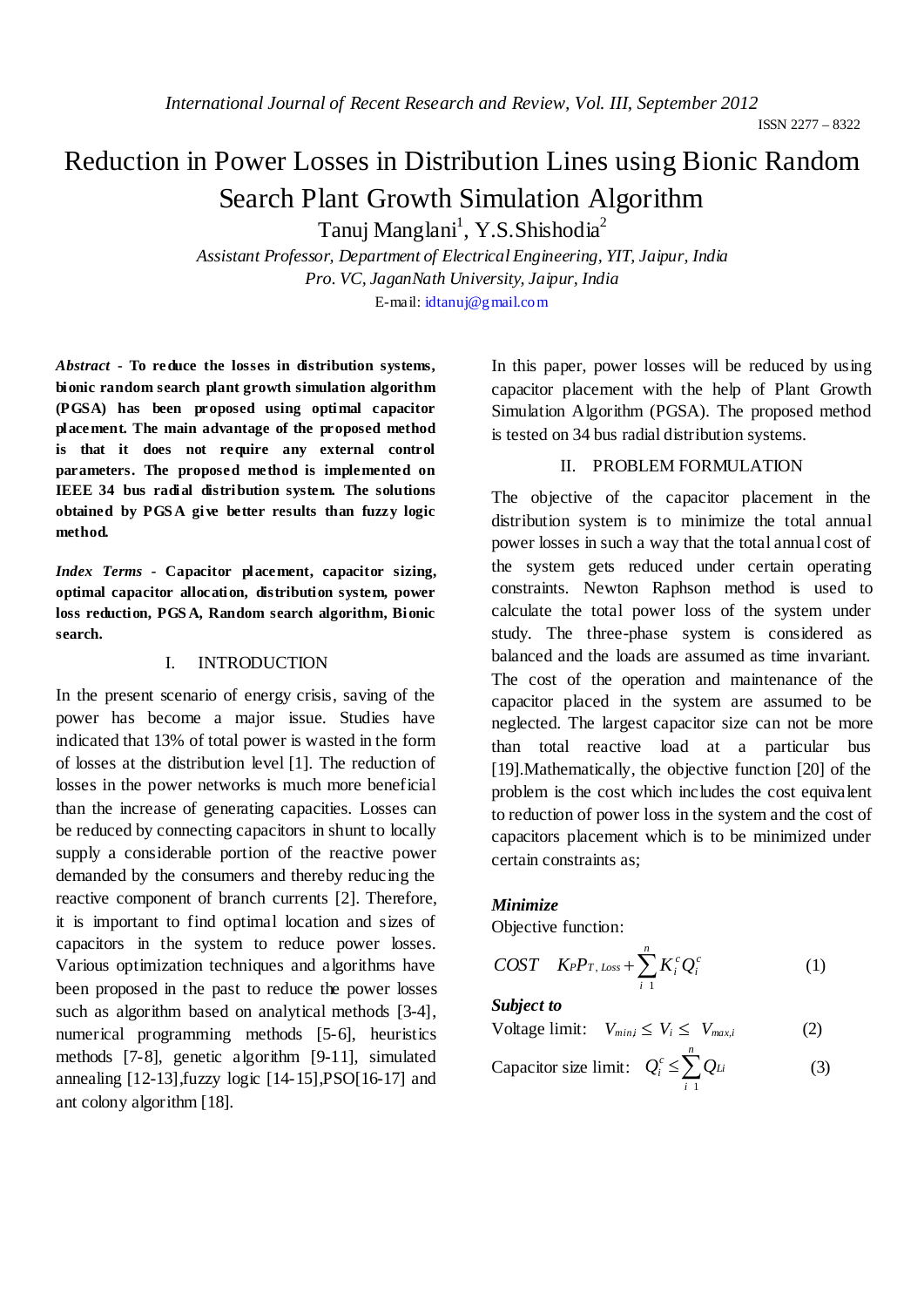Here*, n* is the number of buses , *Kp* is the equivalent annual cost per unit of power loss in  $\frac{K}{W}$ /year,  $K_i^c$  is the annual capacitor installation cost \$/kVAr, *Vi* is the voltage magnitude of bus *i, Vmin,i and Vmax,i* are minimum and maximum voltage limits of i<sup>th</sup> bus respectively,  $Q_i^c$  is the reactive power compensated at bus *i* and and  $Q_{Li}$  is the reactive load power at bus *i*.

# III. IDENTIFICATION OF OPTIMAL LOCATION

Optimal locations for capacitor placements are the selected buses that can be determined using Loss Sensitivity Factors. The estimation of these buses helps in reduction of the search space for the optimization procedure. A distribution line with an impedance  $R+jX$ and a load of  $P_{\text{eff}} + iQ_{\text{eff}}$  connected between '*p*' and '*q*' buses is given below Fig. 1.



*Fig. 1 Distribution Line with p and q Buses*

Active power loss in the  $K<sup>th</sup>$  line is given by  $[I_k^2]$  \*  $R[k]$ which can be expressed as,

$$
P_{\text{lineloss}}[q] \quad \frac{(P_{\text{eff}}^2[q] + Q_{\text{eff}}^2[q]R[k])}{(V[q])^*(V[q])} \tag{4}
$$

Where, *Peff* [*q*] & *Qeff* [*q*] are the total effective active and reactive power respectively supplied beyond the node *q.*

Now, the Loss Sensitivity Factors [21] can be given by

$$
\frac{\partial P_{\text{lineloss}}}{\partial Q_{\text{eff}}} \quad \frac{(2^*Q_{\text{eff}}[q]^*R[k])}{(V[q])^*(V[q])} \tag{5}
$$

Loss Sensitivity Factors ( ∂*Plineloss* / ∂*Qeff* ) are calculated from load flow analysis of the given system and the values are arranged in descending order for all the lines of the system. The descending order will decide the sequence in which the buses are to be considered for compensation [22]. If the nominal voltage (i.e.  $V[i] / (0.95)$  at a bus in the sequence list is greater than 1.01then such bus needs no compensation.

# IV. PLANT GROWTH SIMULATION ALGORITHM

Plant Growth Simulation Algorithm (PGSA) is a new type of intelligent optimization algorithm which is based on a computer system (namely L-systems) proposed by A. Lindenmayer and P.Prusinkiewicz in the 1990s. L-system is used in the fractal domain and the computer graphics to simulate the plant growing and branching process. When plant outgrows, the main drive to promote its growth impetus comes from the sunlight, the auxin concentrations in plant are changed with photosynthes is, and the point which has received sufficient sunlight with more concentrations will grow prior. By using plant growth simulation algorithm to solve optimization problems is actually a simulation process of plant outgrowing to the whole space. The point which can outgrow a new branch in the plant is called growing point, the more auxin concentration of the growing point, the more growing opportunities it gets. The auxin concentration of plant is mainly decided by phototropic, it will be reassigned among each growing points if the environment location is changed. Tong Li *et al.* [23] analyzed the probability growth model of simulating the plants phototropic, and gives out auxin concentration calculating formulas of the stems and branches.

Assuming a plant grows a trunk *M* from its root and there are  $k$  initial growing points called nodes  $N_{ML}$ ,  $N_{M2}$ ,  $N_{M3}$ <sub>*m*</sub>,  $N_{Mk}$  that have better environment than the root  $N_0$  on the trunk  $M$ .

The auxin concentration  $S_{M1}, S_{M2}$ .................*S<sub>Mk</sub>* of the nodes  $N_{M1}$ ,  $N_{M2}$ ....,  $N_{Mk}$  can be calculated by

$$
S_{Mi} \frac{f(N_0) - f(N_{Mi})}{\sum_{i=1}^{k} [f(N_0) - f(N_{Mi})]}
$$
(6)

The auxin concentration of the growing point can be more if the function of the nodes  $N_{M1}$ ,  $N_{M2}$ ,  $N_{M3}$ ,  $N_{Mk}$ and N<sub>0</sub> satisfy  $f(N_{Mi}) < f(N_o)$  for i=1,2,3...k. From (6), it can be calculated that summation of all concentration is equal to unity, which means that the auxin concentrations SM1 ,SM2…………..SMk of the corresponding nodes  $N_{ML}N_{M2}N_{Mk}$  form a state space shown in Fig 2.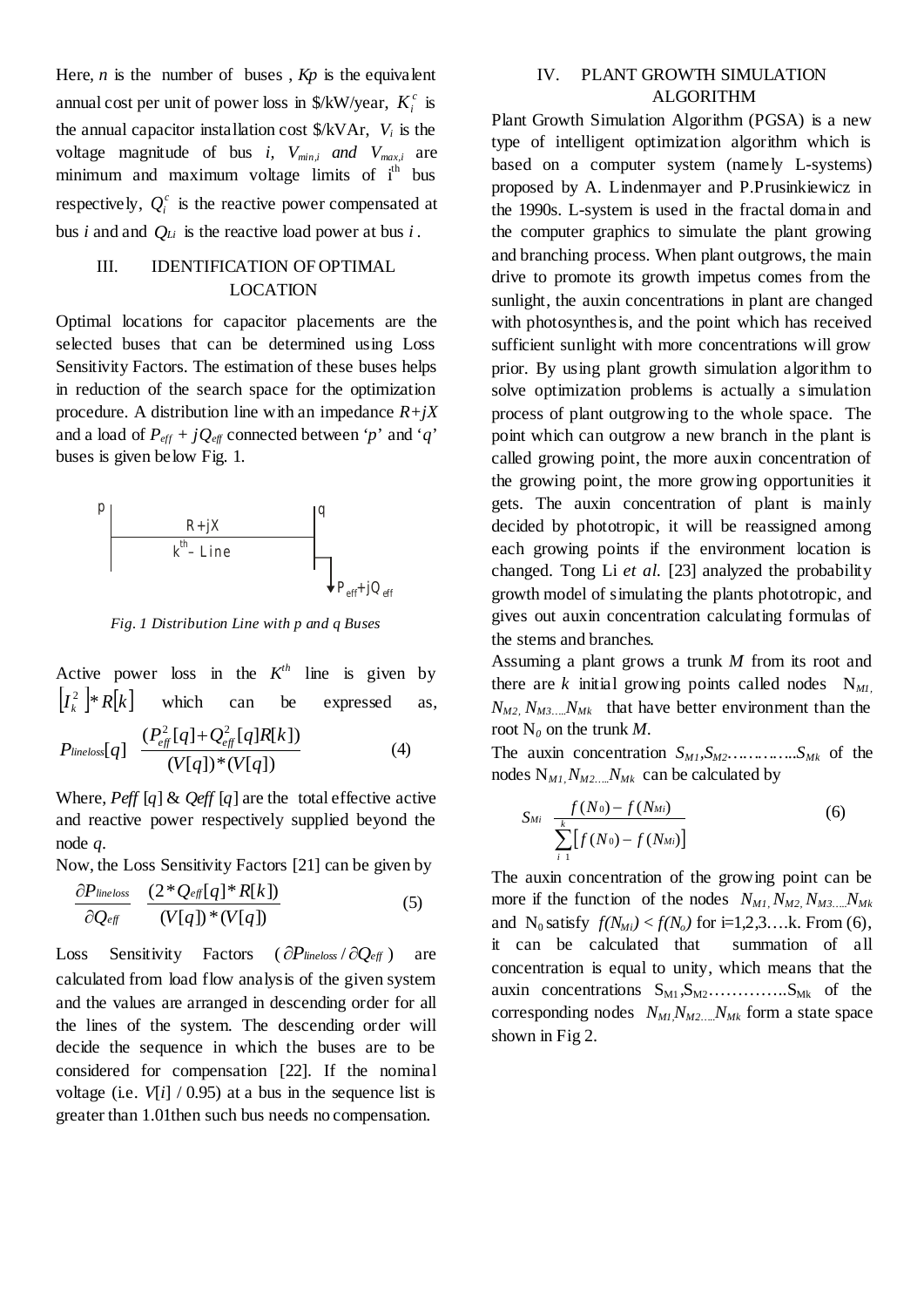

*Fig. 2 Auxin Concentration State Space*

Now randomly generates a number within [0, 1] and drop into one of  $S_{M1}, S_{M2}$ …………... $S_{Mk}$  as shown in Fig.2, the node corresponding to the selected concentration will be the next growing point. Repeat the above process until there is no new branch to grow and hence a complete plant will be formed.

Chung Wang *et al.* [24] suggested a model where the nodes on a plant can express the possible solutions, f(N) can express the objective function, the length of the trunk and the branch can express the search domain of possible solutions, the root of a plant can express the initial solution, the preferential growth node corresponds to the basic point of the next searching process. In this way, the growth process of plant phototropism can be applied to solve the problem of integer programming.

## V. APPLICATION OF PROPOSED METHOD

The proposed method has been programmed using MATLAB. The effectiveness of the proposed method for loss reduction by capacitor placement is tested on 34-bus test radial distribution systems [25]. This system has a main feeder and four laterals (subfeeders). The single line diagram is shown in Fig. 3. The line and load data of the feeders are shown in Table I. The rated line voltage of the system is 11 kV.



*Fig.3 34-Bus Distribution Network*

For this test feeder,  $K_P$  is selected is selected to be 168\$/(kW-year) [19]. Only fixed capacitors with a life expectancy of 10 years (placement and maintenance costs are neglected) are used in the analysis and the marginal cost of capacitors  $(K_c^i)$  [26] given in Table II are used to compute the total annual cost. The method

of sensitive analysis is used to select the candidate installation locations of the capacitors to reduce the search space. The buses are ordered according to their sensitivity value ( ∂*Plineloss* /∂*Qeff* ) (i.e., bus 19, 22, 20, 21, 23, 24, 25, 26, and 27). Now, the capacitors are placed on these selected buses using PGSA with all possible combinations of buses. Fig. 4 shows the graph between number of buses used for capacitor placement and the corresponding losses in kW. The optimum locations with size of capacitors with the proposed method are compared with the Fuzzy reasoning [27] and are shown in Table III. The minimum voltage before capacitor placement is 0.9417 p.u at bus number 27 which has improved to 0.9493 p.u after capacitors placement

Table III Simulation Results of 34- Bus System and Its Comparison

| <b>Parameters</b>                          | Uncompensated |               | <b>Fuzzy</b><br><b>Reasoning</b><br>[27] | <b>Proposed</b><br><b>PGSA</b> |                   |
|--------------------------------------------|---------------|---------------|------------------------------------------|--------------------------------|-------------------|
| <b>Total losses</b><br>(kW)                | 221.67        | 168.98        |                                          | 168.90                         |                   |
| Loss<br>reduction<br>$\frac{9}{6}$         | .             | 23.76         |                                          | 23.80                          |                   |
| Optimal<br>location<br>and size in<br>kVAr |               | 24<br>17<br>7 | 1500<br>750<br>450                       | 19<br>22<br>20                 | 900<br>900<br>150 |
| Annual<br>Cost<br>$(\$ / year)$            | 37,182        | 29010         |                                          | 28,778                         |                   |
| <b>Net Saving</b><br>$(\$ / year)$         |               | 8,172         |                                          | 8,404                          |                   |

From the results shown in Table III, it is observed that the power loss obtained with proposed method is less than Fuzzy Reasoning method. Also, the annual cost after the capacitor placement by PGSA method is less than that of Fuzzy Reasoning method.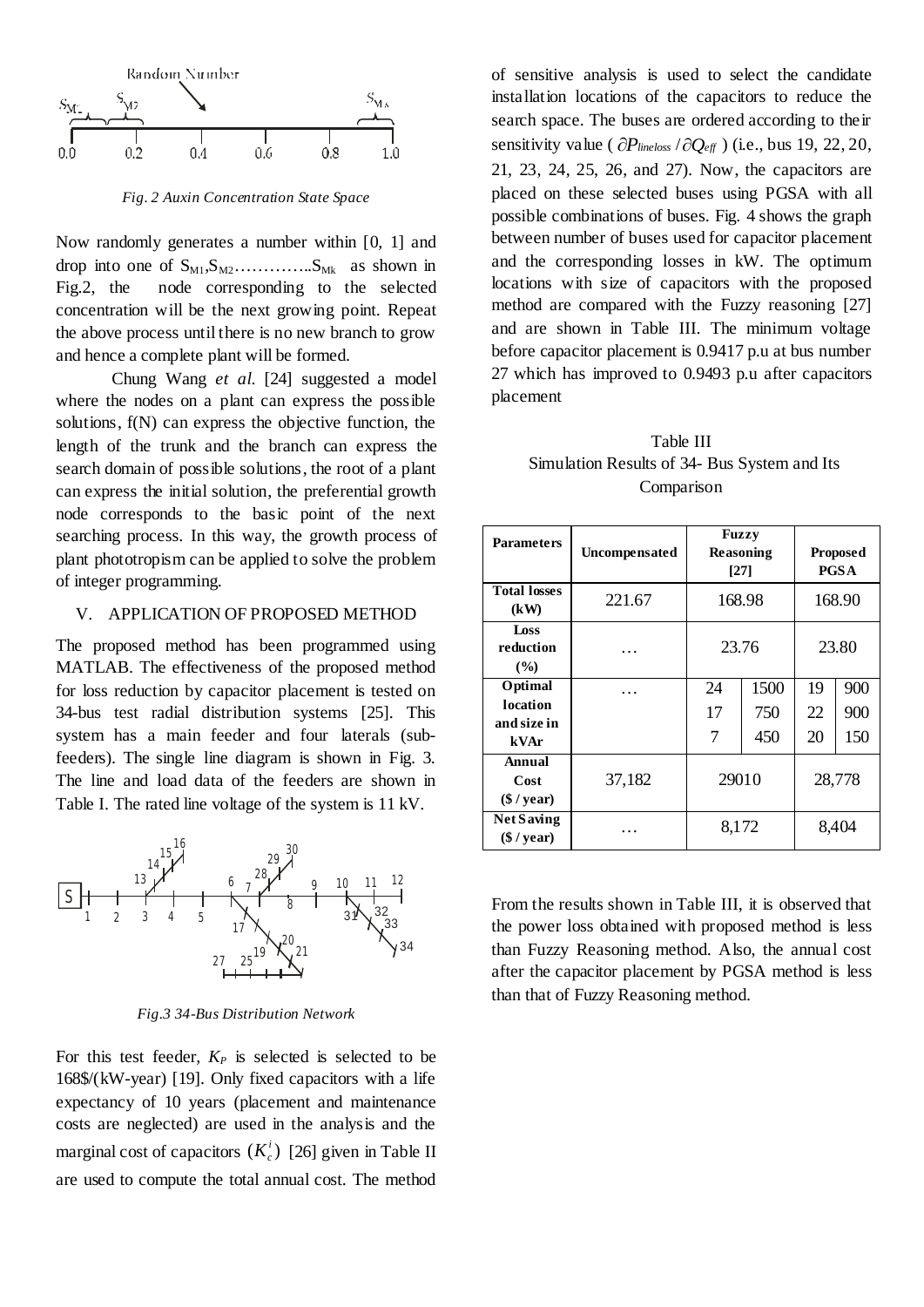

*Fig.4 Losses Corresponds to Number of Candidate Buses*

#### VI. CONCLUSION

A bionic random search Plant Growth Simulation Algorithm (PGSA) for loss reduction in the distribution system has been proposed. The loss sensitivity factors are used to determine the candidate locations of the buses required for compensation. The PGSA is used to estimate the required level of shunt capacitive compensation at the optimal candidate locations to reduce the active power loss. The test results of 34 bus system have showed the best solutions than other approach available in the reference. PGSA have many characteristics such as fewer parameters, easily coding and implement, fast calculating speed, no more restrictions or requirements in solving the objective function. In this paper, capacitors at less number of locations with optimum size are placed which results in net annual saving. Also, practical values of capacitors are considered with a finite number of sizes rather than continuous capacitors size.

### VII. REFERENCES

- [1] Y. H. Song, G. S. Wang, A. T. Johns and P.Y. Wang, "Distribution network reconfiguration for loss reduction using Fuzzy controlled evolutionary programming," *IEEE Trans. Gener. , Trans., Distri.,*  Vol.144, No..4, July 1997.
- [2] H. D. Chiang, J. C. Wang, O. Cockings, and H. D. Shin, "Optimal capacitor placements in distributions systems: Part 1 and 2," *IEEE Trans. Power Del.*, Vol. 5, No. 2, pp. 634–649, Apr. 1990.
- [3] M. E. Baran and F. F. Wu, "Optimal Capacitor Placement on Radial Distribution Systems", *IEEE Trans. on Power Delivery*, Vol. 4, No. 1, January 1989.
- [4] M. M. A. Salama and A. Y. Chikhani, "A simplified network approach to the VAR control problem for radial distribution systems," *IEEE Trans. Power Delivery*, vol. 8, no. 3, pp. 1529–1535, Jul. 1993.
- [5] S. Civanlar and J. J. Grainger, " Var Control on Distribution Systems with Lateral Branches Using Shunt Capacitors and Voltage Regulators: Part 1. Part 11, Part III", *IEEE Trans. on Power Apparatus and systems,* vol. *104,* pp. 3278-3297, Nov. 1985
- [6] J. J. Grainger, and S. H. Lee, "Optimum Size and Location of Shunt Capacitors for Reduction of Losses on Distribution Feeders", *IEEE Trans. on Power Apparatus and Systems,* vol. 100, pp. 1105-1 118, March 1981.
- [7] M. Chis, M. M. A. Salama, and S. Jayaram, "Capacitor placement in distribution systems using heuristic search strategies," *Proc. Inst. Elect.Eng. Gen. Transm. Dist.*, vol. 144, no. 3, pp. 225–230, 1997.
- [8] M. M. Hamada, M. A. A. Wahab, A. M. El-Sayed, H. A. Ramadan, " A proposed strategy for capacitor allocation in radial distribution feeders," in *Conf. 12th Middle East Power Systems Conf., MEPCON, Aswan, Egypt,* 12-15 March 2008
- [9] S.Sundhararajan and A. Pahwa, "Optimal selection of capacitors for radial distribution systems using a genetic algorithm," *IEEE Trans. Power Systems*, vol. 9, no.3, pp. 1499-1505, Aug. 1994.
- [10] Dong Zhang Zhengcai Fu and Liuchun Zhang, "Joint Optimization for Power Loss Reduction in Distribution Systems*"*, *IEEE Trans. Power Syst.,* vol.23, no.1, Feb. 2008, pp. 161-169
- [11] S.Jalilzadeh, S. Galvani, H. Hosseinian, F.Razavi, " Voltage Profile Modification Using Genetic Algorithm In Distribution Systems, " *in Proceedings of the World Congress on Engineering and Computer Science 2007 WCECS 2007*, October 24-26, 2007
- [12] T. Ananthapadmanabha, A. D. Kulkarni, A. S. Gopala Rao, and K. Raghavendra Rao, "Knowledge-based expert system for optimal reactive power control in distribution system," *Electrical Power & Energy Systems*, vol. 18, no. 1, pp. 27–31, 1996
- [13] Mekhamer, S.F., Khattab, H.M., Mahmoud, A.M.A., "Solution of the Capacitor allocation problem in distribution feeders considering load variation: A modified simulated annealing based approach" in *Proc. Int. Conf. power Systems Conference, 2006. (MEPCON 2006), 19-21 Dec. 2006*, pp. 302-309.
- [14] S. M. Kannan, A. Rathina Grace Monica, and S. Mary Raja Slochanal, "Fuzzy Logic Based Optimal Capacitor Placement on Radial Distribution Feeders," in *Proc. Int. Conf. [Power System Technology and](http://ieeexplore.ieee.org/xpl/mostRecentIssue.jsp?punumber=4723909)  [IEEE Power India Conference, 2008\(POWERCON](http://ieeexplore.ieee.org/xpl/mostRecentIssue.jsp?punumber=4723909) [2008\)](http://ieeexplore.ieee.org/xpl/mostRecentIssue.jsp?punumber=4723909),* 12-15 Oct. 2008,pp. 1-6.
- [15] H Masoum, M.A.S., Jafarian, A., Ladjevardi, M., Fuchs, E.F., Grady, W.M., "Fuzzy approach for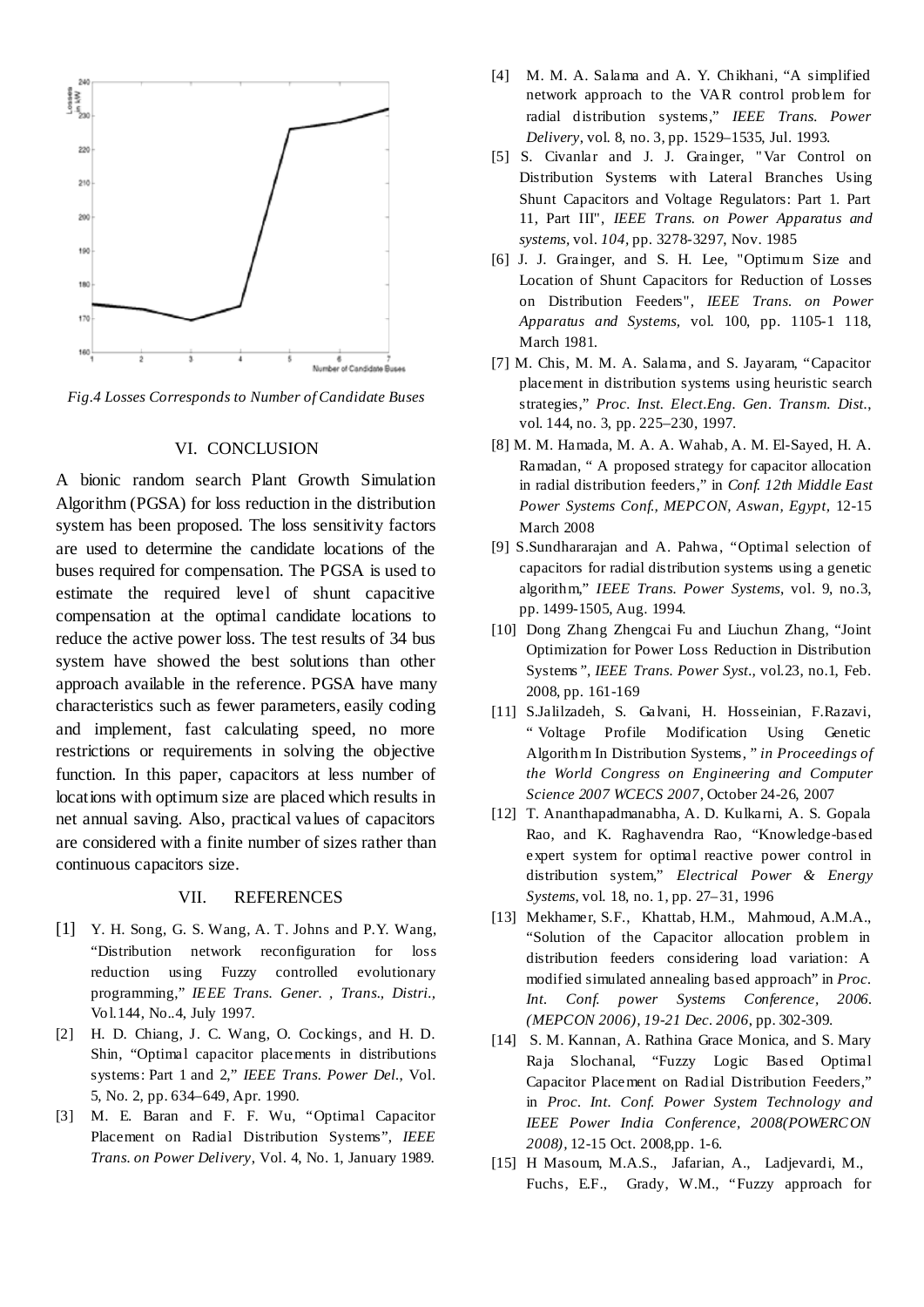optimal placement and sizing of capacitor banks in the presence of harmonics ," *IEEE Trans. Power on Delivery*, vol. 19, no.2, pp 822-829, Apr. 2004.

- [16] AlRashidi, M.R., El-Hawary, M.E., "A Survey of Particle Swarm Optimization Applications in Electric Power Systems ," *IEEE Transactions o[n Evolutionary](http://ieeexplore.ieee.org/xpl/RecentIssue.jsp?punumber=4235)  [Computation,](http://ieeexplore.ieee.org/xpl/RecentIssue.jsp?punumber=4235)* vol. 13, no.4, pp. 913-918, Aug. 2009.
- [17] Etemadi, A.H., Fotuhi-Firuzabad," Distribution system reliability enhancement using optimal capacitor placement," *[Generation, Transmission & Distribution,](http://ieeexplore.ieee.org/xpl/RecentIssue.jsp?punumber=4082359)  [IET ,](http://ieeexplore.ieee.org/xpl/RecentIssue.jsp?punumber=4082359)* vol. 2, no. 5, pp. 621-631, July 2008.
- [18] Chung-Fu Chang, "Reconfiguration and Capacitor Placement for Loss Reduction of Distribution Systems by Ant Colony Search Algorithm ," *IEEE Trans. Power Syst.*, vol. 23, no. 4, pp. 1747 - 1755 ,Nov. 2008.
- [19] Y. Baghzouz and S. Ertem, "Shunt Capacitor Sizing for Radial Distribution Feeders with Distorted Substation Voltages," *IEEE Trans Power Delivery*, Vol. 5, No. 2, pp.650–657, April 1990.
- [20] J. J. Grainger and S. H. Lee, "Capacity Release by shunt capacitor Placement on distribution Feeders," *IEEE Trans. on Power Apparatus and Systems*, Vol. 101, No. 5, pp. 1236-1244, March 1982.
- [21] Prakash K. and Sydulu M, "Particle swarm optimization based capacitor placement on radial distribution systems," *IEEE Power Engineering Society general meeting,* pp. 1-5, 2007.
- [22] Su C. T and Tsai C. C, "A new fuzzy reasoning approach to optimum capacitor allocation for primary distribution systems," *Proc IEEE on Industrial Technology Conf,* 1996; pp. 237–41.
- [23] Tong Li, Chunfeng Wang and Wenbo Wang *et al.*, "A global optimization bionics algorithm for solving integer programming- plant growth simulation algorithm," S*ystems Engineering-Theory and Practice*, vol.25, no.1, pp.76-85,2005
- [24] Chun Wang and Hao Zhong Cheng, "Optimization of network reconfiguration in large distribution systems using plant growth simulation algorithm," *IEEE Trans. on Power Systems*, Vol.23, No.1, pp. 119-126, Feb. 2008.
- [25] M. Chis, M. M. A. Salama, and S. Jayaram, "Capacitor placement in distribution systems using heuristic search strategies," *Proc. Inst. Elect. Eng.*, Vol. 144, No. 2, pp. 225–230, May 1997.
- [26] S. F. Mekhamer, "New heuristic strategies for reactive power compensation of radial distribution feeders," *IEEE Trans Power Delivery*, Vol. 17, No. 4, pp.1128– 1135, October 2002.
- [27] H. N. Ng, M. M. A. Salama and A. Y. Chikhani , "Capacitor Allocation by Approximate Reasoning: Fuzzy Capacitor Placement," *IEEE Trans. Power Delivery*, Vol. 15, No.1, pp. 393-398, Jan. 2000.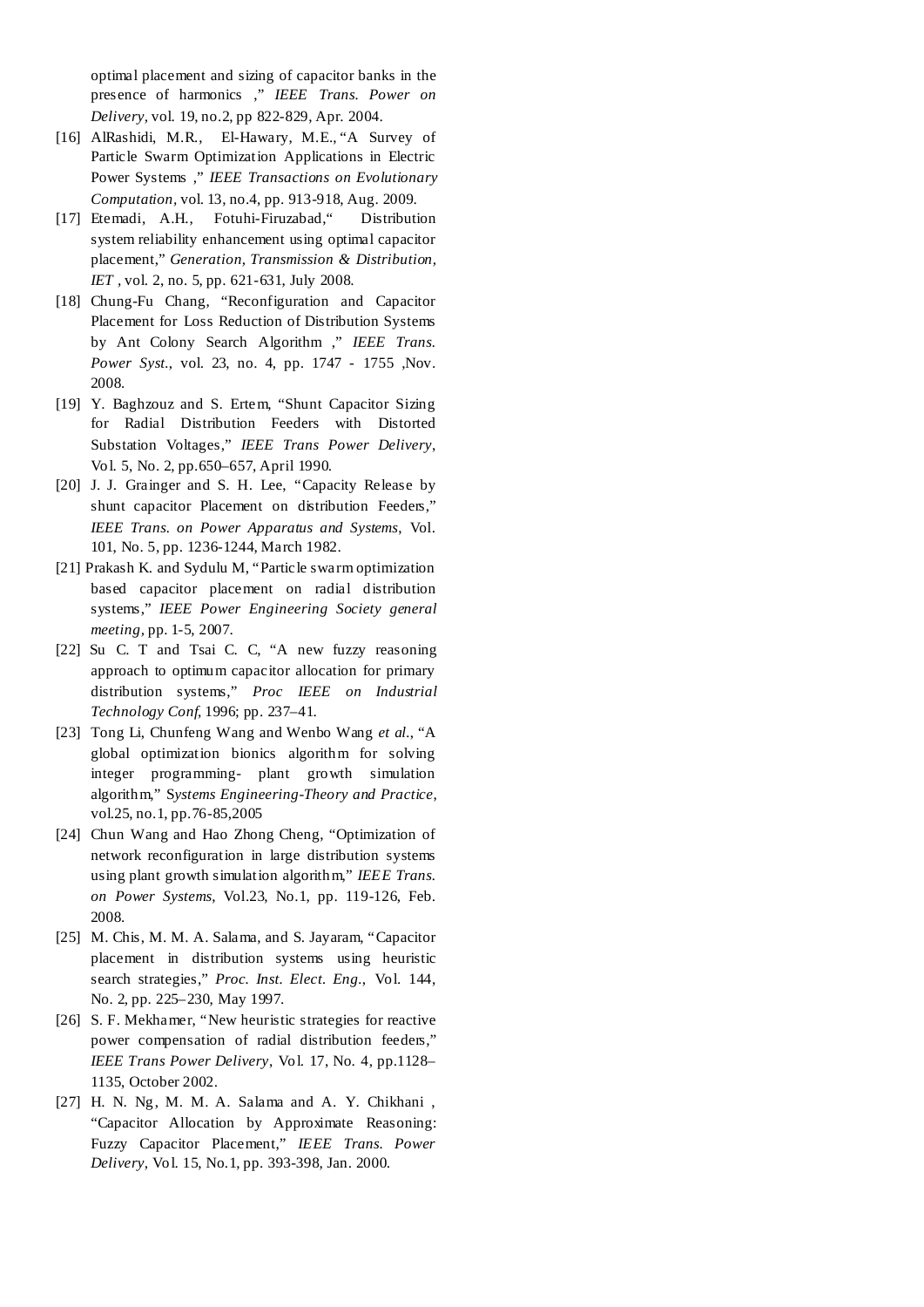| $B$ us          | Load                    | <b>Sectional Parameters</b> |                 |                 |                                                                                  | Length     |                  |
|-----------------|-------------------------|-----------------------------|-----------------|-----------------|----------------------------------------------------------------------------------|------------|------------------|
| No.             | $\overline{\mathbf{P}}$ | Q                           | <b>Bus No</b>   |                 | $\mathbf{R}_{\mathbf{i},\mathbf{i+1}}$<br>$\mathbf{X}_{\mathbf{i},\mathbf{i+1}}$ |            | km               |
|                 | (kW)                    | (kVAr)                      | From            | To              | (ohm/km)                                                                         | $(ohm/km)$ |                  |
| $\mathbf{1}$    | 230                     | 142.5                       | $\overline{0}$  | $\overline{1}$  | 0.195                                                                            | 0.08       | 0.6              |
| $\overline{2}$  | $\boldsymbol{0}$        | $\boldsymbol{0}$            | $\mathbf{1}$    | $\overline{2}$  | 0.195                                                                            | 0.08       | 0.55             |
| $\overline{3}$  | 230                     | 142.5                       | $\overline{2}$  | $\overline{3}$  | 0.299                                                                            | 0.083      | 0.55             |
| $\overline{4}$  | 230                     | 142.5                       | $\overline{3}$  | $\overline{4}$  | 0.299                                                                            | 0.083      | $\overline{0.5}$ |
| 5               | $\overline{0}$          | $\overline{0}$              | $\overline{4}$  | 5               | 0.299                                                                            | 0.083      | 0.5              |
| 6               | $\boldsymbol{0}$        | $\boldsymbol{0}$            | $\overline{5}$  | 6               | 0.524                                                                            | 0.09       | 0.6              |
| 7               | 230                     | 142.5                       | 6               | $\tau$          | 0.524                                                                            | 0.09       | 0.4              |
| $\overline{8}$  | 230                     | 142.5                       | $\tau$          | $\overline{8}$  | 0.524                                                                            | 0.09       | 0.6              |
| $\overline{9}$  | $\overline{0}$          | $\overline{0}$              | $\overline{8}$  | $\overline{9}$  | 0.524                                                                            | 0.09       | 0.4              |
| 10              | 230                     | 142.5                       | $\overline{9}$  | 10              | 0.524                                                                            | 0.09       | 0.25             |
| $\overline{11}$ | 137                     | 84                          | 10              | $\overline{11}$ | 0.524                                                                            | 0.09       | 0.2              |
| 12              | 72                      | 45                          | $\overline{2}$  | 12              | 0.524                                                                            | 0.09       | 0.3              |
| 13              | 72                      | 45                          | 12              | 13              | 0.524                                                                            | 0.09       | 0.4              |
| 14              | 72                      | 45                          | 13              | 14              | 0.524                                                                            | 0.09       | 0.2              |
| $\overline{15}$ | 13.5                    | 7.5                         | $\overline{14}$ | 15              | 0.524                                                                            | 0.09       | $\overline{0.1}$ |
| 16              | 230                     | 142.5                       | $\overline{5}$  | 16              | 0.299                                                                            | 0.083      | 0.6              |
| 17              | 230                     | 142.5                       | $\overline{16}$ | 17              | 0.299                                                                            | 0.083      | 0.55             |
| 18              | 230                     | 142.5                       | 17              | 18              | 0.378                                                                            | 0.086      | 0.55             |
| $\overline{19}$ | 230                     | 142.5                       | 18              | 19              | 0.378                                                                            | 0.086      | $\overline{0.5}$ |
| 20              | 230                     | 142.5                       | 19              | 20              | 0.378                                                                            | 0.086      | 0.5              |
| $\overline{21}$ | 230                     | 142.5                       | 20              | 21              | 0.524                                                                            | 0.09       | $\overline{0.5}$ |
| $\overline{22}$ | 230                     | 142.5                       | 21              | 22              | 0.524                                                                            | 0.09       | 0.5              |
| 23              | 230                     | 142.5                       | 22              | 23              | 0.524                                                                            | 0.09       | 0.6              |
| $\overline{24}$ | 230                     | 142.5                       | 23              | 24              | 0.524                                                                            | 0.09       | $\overline{0.4}$ |
| $\overline{25}$ | 230                     | 142.5                       | 24              | 25              | 0.524                                                                            | 0.09       | 0.25             |
| 26              | 137                     | 85                          | 25              | 26              | 0.524                                                                            | 0.09       | 0.2              |
| 27              | 75                      | 48                          | $\overline{6}$  | 27              | 0.524                                                                            | 0.09       | 0.3              |
| 28              | 75                      | 48                          | 27              | 28              | 0.524                                                                            | 0.09       | 0.3              |
| 29              | 75                      | 48                          | 28              | 29              | 0.524                                                                            | 0.09       | 0.3              |
| 30              | 57                      | 34.5                        | $\overline{9}$  | $\overline{30}$ | 0.524                                                                            | 0.09       | 0.3              |
| 31              | 57                      | 34.5                        | 30              | 31              | 0.524                                                                            | 0.09       | 0.4              |
| 32              | 57                      | 34.5                        | 31              | 32              | 0.524                                                                            | 0.09       | 0.3              |
| 33              | 57                      | 34.5                        | 32              | 33              | 0.524                                                                            | 0.09       | 0.2              |

Table I Load Data and Feeder Data of 34-Bus System